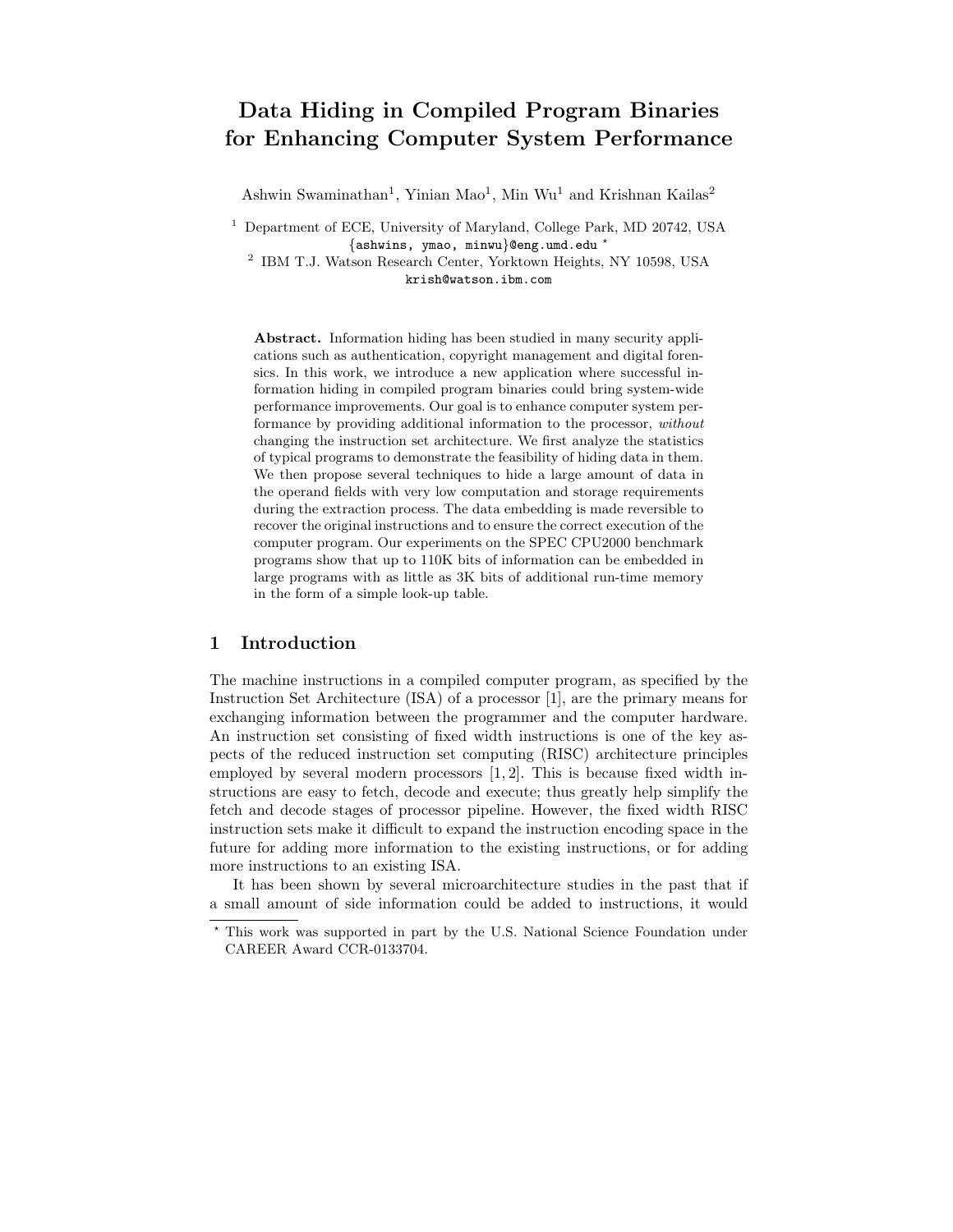help improve the performance of processors. For example, the accuracy of data value prediction techniques can be greatly improved if one could embed an extra bit of information to each instruction of interest. This would help to classify them based on the predictability criteria, resulting in improved instruction-level parallelism opportunity as well as better utilization of prediction tables [3]. In the multiprocessor systems, it has been shown that more relaxed memory consistency models can be easily supported for obtaining better performance on multiprocessor workloads if one can classify the load/store instructions with an extra bit of information [4]. In general, even though adding 1-2 extra bits of information to existing instructions could improve performance or simplify the hardware structures, it is not practical to re-design the instruction set architecture (ISA). This is mainly because changing the ISA is a major effort, and it cannot easily support backward compatibility – making it difficult for older versions of binary programs to run on the new versions of the processor. It is clear from the above discussion that embedding additional information to the instructions of a program binary without modifying the ISA has the potential for providing system-wide performance improvements.

In this work, we investigate the feasibility and techniques to store and extract additional information for computer programs in an ISA-independent way and without inserting extra instructions. We also study the cost for such data embedding and extraction, which can be quantified in several aspects including the amount of computation and storage needed during embedding and extraction. Our contribution in this paper is three fold. First, we show that such invertible embedding is possible for most programs. Second, we propose algorithms to find embeddable program segments and introduce schemes that can achieve data embedding and extraction transparent to the program execution. Third, we optimize the embedding/extraction algorithms under stringent practical constraints in terms of computation complexity and storage limitations.

This paper is organized as follows. In Section 2, we discuss the proposed data hiding framework. The details of the proposed algorithms are explained in Section 3 along with their simulation results. An improvement to the proposed schemes to reduce the memory overhead is examined in Section 4 and the related works are discussed in Section 5. The final conclusions are drawn in Section 6.

## **2 Challenges, Feasibility, and the Proposed Framework**

In this section, we examine the constraints and challenges in hiding data in program binaries, in order for the processor to take advantage of the hidden data to enhance the execution performance. We then discuss the feasibility of hiding data in program binaries and present the proposed data hiding framework to meet these stringent constraints.

## **2.1 Challenges and Constraints**

Embedding data into program binaries is a challenging task because of the numerous stringent constraints at the decoding side in the Central Processing Unit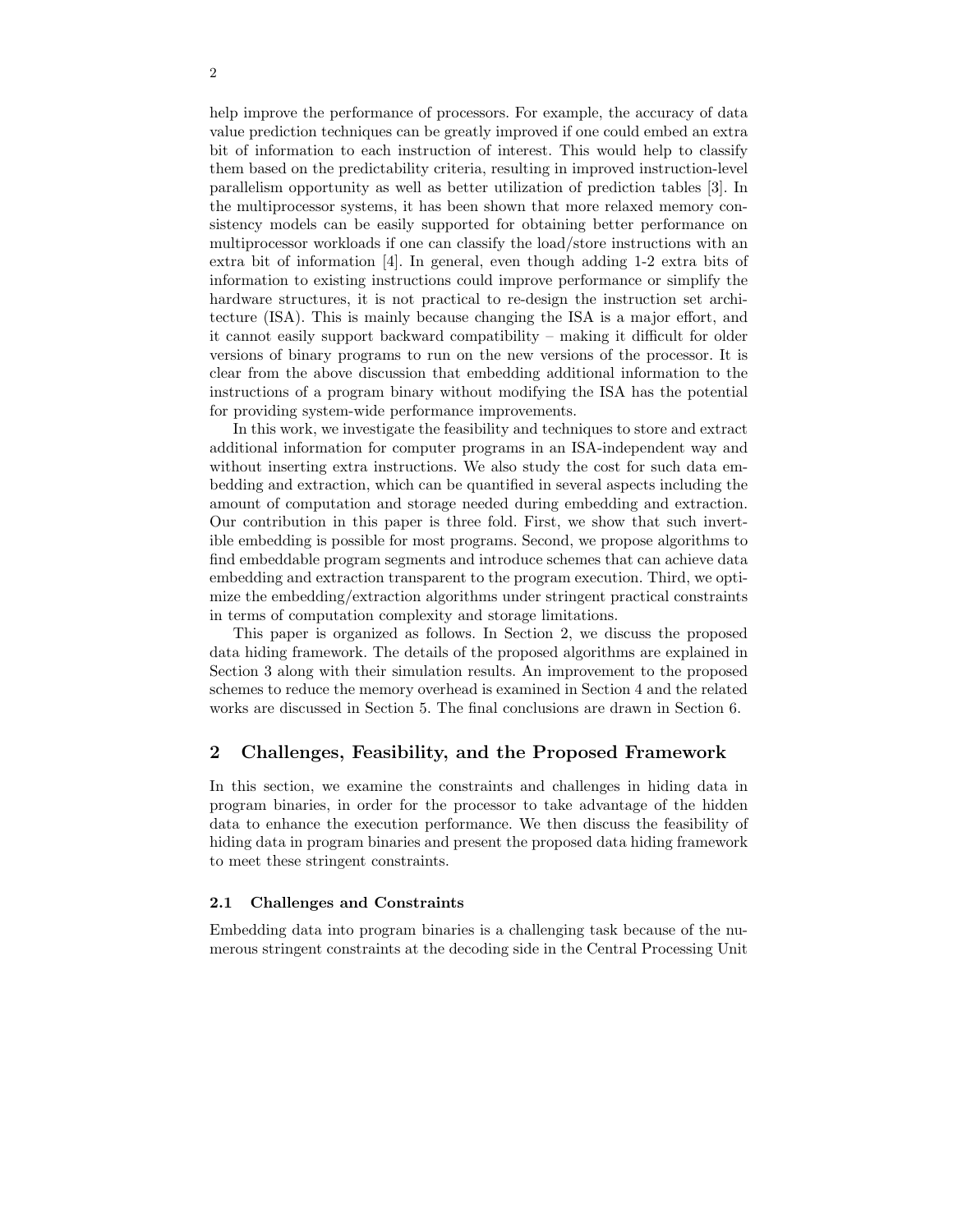(CPU). Given the high sophistication and performance requirement in modern processor design, the extra on-chip logic and memory have to be kept minimum for extracting the hidden data in parallel with the program execution. It is also not desirable to introduce extra instructions in the program for data hiding, as it consumes more cycles and slows down the program execution. Compared with data extraction, the data embedding process can be performed off-line and only once for a program. Thus, we can afford relatively more computation and memory resource during data embedding. Another important constraint in hiding data in program binaries is that the data hiding scheme should not interfere with the normal program execution. This requires the data embedding be reversible (or lossless), so that both the original program (host data) and the embedded data can be recovered at the decoder side without any errors.

Reversible data hiding has been studied in the context of multimedia data [5, 6]. Typically, the host data is first losslessly compressed and the extra information is then appended to the compressed host data. At the decoder side, the appended extra information is read out and the host data is recovered using a lossless decoding method. The main challenge in compressing a program binary without interfering normal program execution arises from the fact that the order of execution of all instructions in a program can be unpredictable. Due to the data dependent control flows and branches in a program, instructions are not always executed in the same sequence as they appear in the program binary. The instruction execution order is often dynamically determined at the program execution time and some instructions might not be executed at all. Additionally, all modern processors use speculative execution of instructions [1]. The most common form of control flow speculation involves executing instructions after a branch (along a predicted path) before the branch instruction completes its execution. When the branch condition is resolved and a mis-prediction is indicated, the processor will have to roll-back to the branch. As such, the data embedding scheme cannot presume a certain execution order to use the previous instruction(s) to hide information for subsequent instruction(s). Hence it is very difficult to employ common lossless data compression schemes such as the Lempel-Ziv and the arithmetic coding [7], where the decoding result depends on the preceding codes. In other variable-length coding schemes, such as the Huffman coding [7], the length of some codewords that appear infrequently may well exceed the length of an instruction (32 bits) and would not suit our purpose. These common compression schemes also require a non-trivial amount of static or run-time memory, which is expensive to accommodate in the CPU design.

To satisfy the stringent computation and memory constraints on the processor side and the considerations discussed above, we choose to use individual instruction as the basic data embedding unit as opposed to using a block of code segments. We also choose to use fixed-length compression techniques through simple table lookup operations as opposed to variable-length ones. Next, we discuss the feasibility of hiding data in program binaries and present the proposed data hiding framework.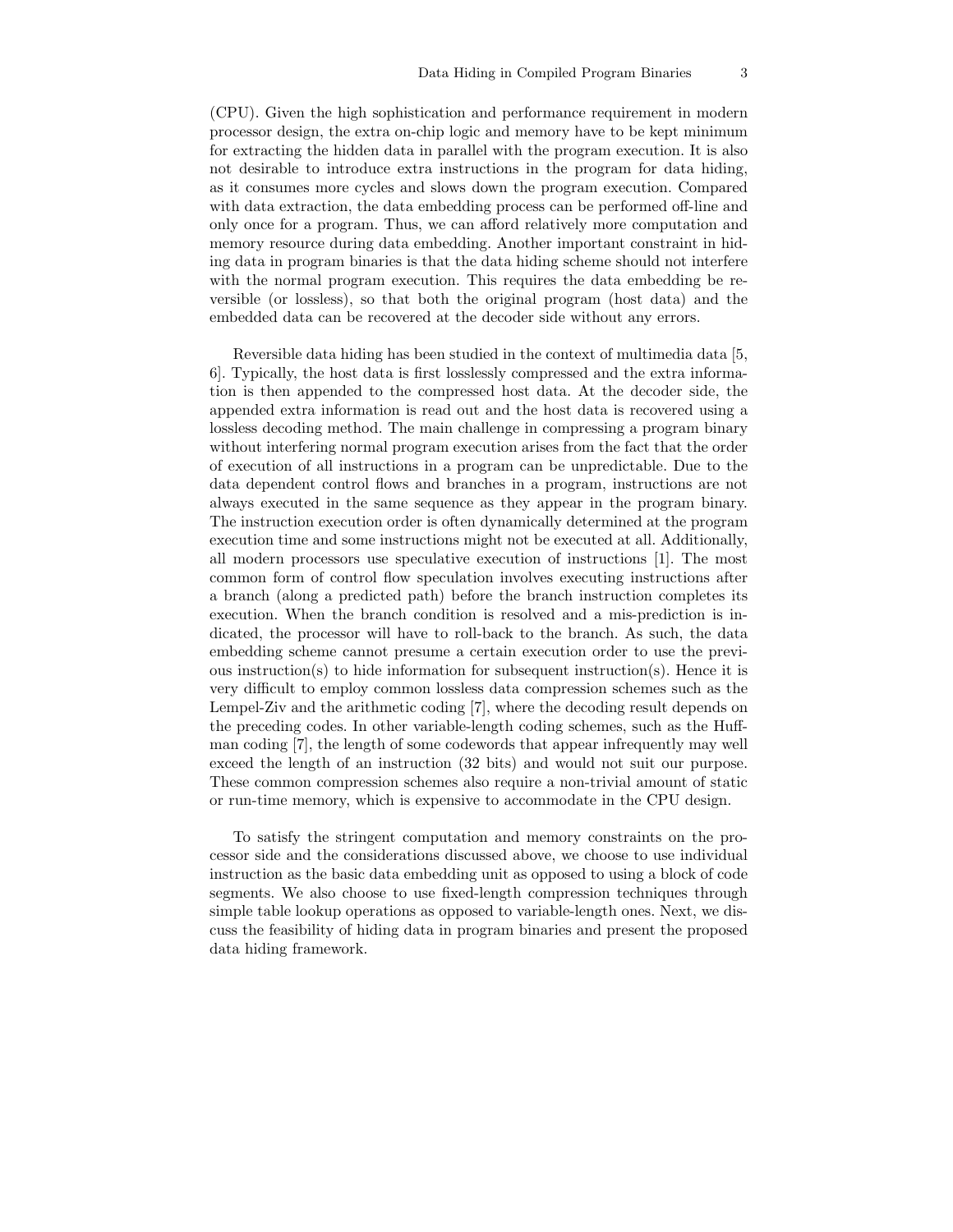#### **DATA EMBEDDING PROCESS**

#### **DATA EXTRACTION PROCESS**



**Fig. 1.** A lossless data hiding framework for program binaries

#### **2.2 A Lossless Data Hiding Framework for Program Binaries**

We use IBM PowerPC ISA as an example to demonstrate the feasibility of hiding data in program binaries. The principle of our scheme can be extended to other ISAs. The IBM PowerPC ISA is a typical RISC ISA with fixed-width instruction encoding [8]. A typical PowerPC instruction contains 4 bytes of information, including 6 bits for the opcode (which indicates the type of operation) and the remaining 26 bits for the operand (which indicates the parameters to use). The 26-bit operand suggests a total of  $2^{26}$  possible combinations. While using 26 bits to represent these combinations makes it easy for the computer hardware to process, information theory suggests that it is possible to use fewer than 26 bits if the  $2^{26}$  combinations are not equally likely to appear [7].

To understand the distribution of the operand combinations in computer programs, we examine the SPEC CPU2000 benchmark programs [9]. SPEC CPU2000 are a collection of representative programs widely used in computer system research. A brief description of the SPEC programs can be found in the Appendix of this paper. By analyzing the operands of these representative programs, we observe that only a very small portion of the  $2^{26}$  combinations in the operand field actually appear in a program. The number of unique combinations of the operands that occur at least once in each of the SPEC programs are shown in Table 1. The table shows that less than one percent of the  $2^{26}$  possible combinations are used in these programs. This important observation suggests that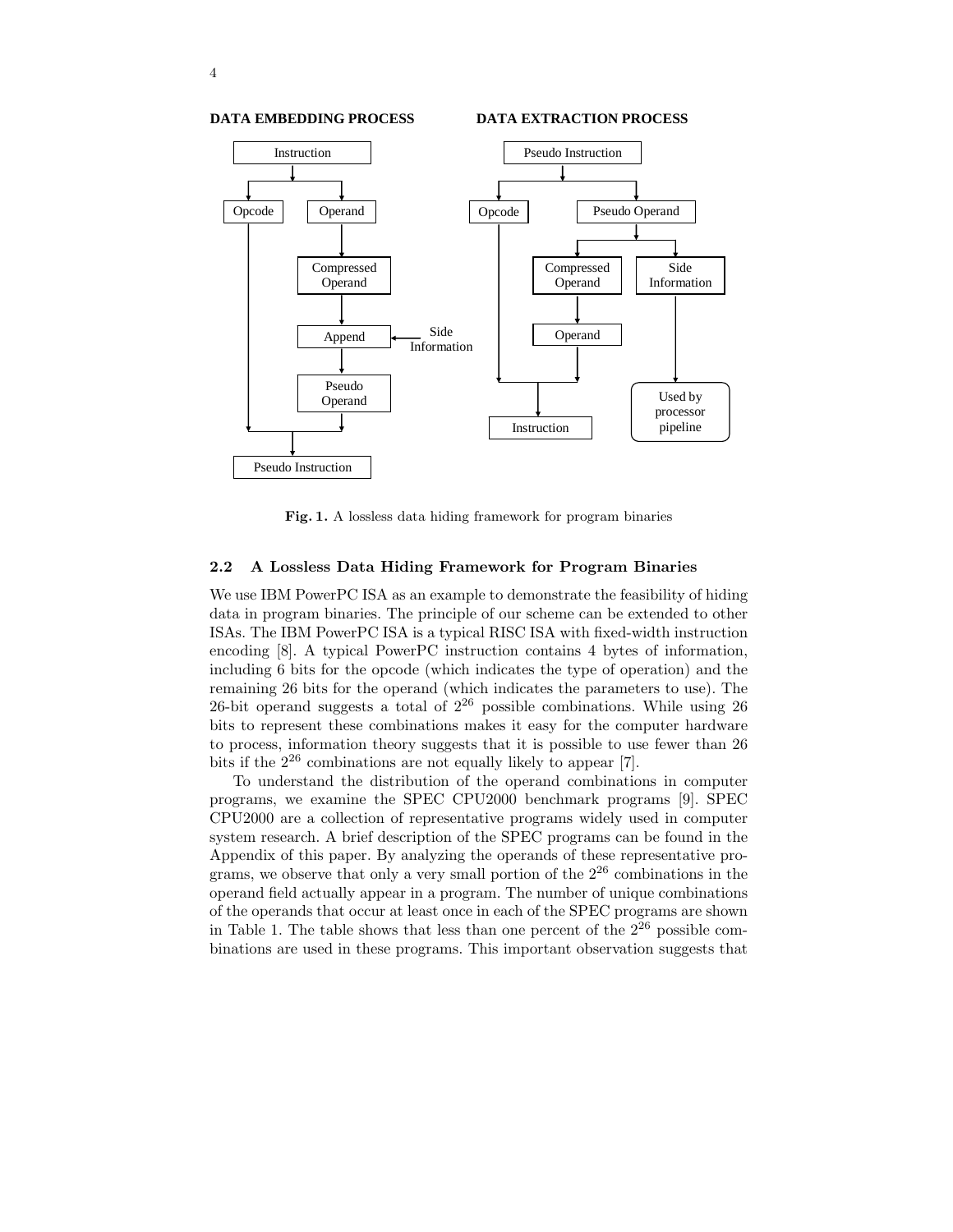the operand information can be represented in fewer than 26 bits, and there is a considerable amount of room to compress the operands and hide data.

As a general framework for reversible data hiding in program binaries, we first losslessly compress the compiled program binaries and embed the side information into them. The details of the embedding and the extraction processes are shown in Fig. 1. Since each instruction in the program binary usually contains a short opcode and a longer operand field, we focus on the operand field and compress them in a lossless manner to represent them in fewer bits. We then use the resulting space to store the desired extra information. The data extraction is performed during program execution. In this stage, the operand field is decompressed and side information is extracted. The opcode along with the decompressed operand field is executed the normal way. The extracted side information may be used by the processor pipeline for a variety of applications.

In principle, if  $X$  distinct combinations appear in the operand field, we can represent the operands uniquely in  $y = \lfloor \log_2(X) \rfloor$  bits with a one-to-one reversible mapping. The mapping table can be stored in program header and used to establish a look-up table (LUT) in the data extractor, as long as its size is very small compared to the number of bits gained. The  $(26 - y)$  bits per instruction that are obtained in this process can be used to store the side information. At the data extraction side, the y-bit compressed operand is replaced by the matching 26-bit operand found in the LUT. Once the hidden data is extracted and the original instruction is recovered, the extracted side information can be utilized without affecting the normal program execution.

For large programs such as the CC1 (GNU C++ compiler), we have  $X =$ 86355 and  $y = 17$  from Table 1, suggesting that we would save  $26 - y = 9$  bits per instruction to store the side information. However, if we build a mapping table for these 86355 instructions, its size would be at least  $X \times 26 = 2245230$  bits. Clearly, this is a large overhead for gaining 9-bit side information per instruction. Moreover, it is difficult to store such a large table in the on-chip memory for fast access. Therefore, instead of trying to embed many bits into each instruction, we consider a more practical objective, namely, to embed only one or a few bits into each instruction using as small LUT as possible. In the next section, we will discuss how to design data hiding schemes that can achieve fast and resource-efficient data extraction.

# **3 The Proposed Data Hiding Algorithms**

Computer architecture research has suggested that even one-bit side information per instruction would be very advantageous to enhance system performance. As such, we focus on designing efficient techniques to embed one bit of extra information per instruction. These techniques can easily be extended to embed more than one bit per instruction at an added cost of a larger LUT.

Considering the challenges and constrains posed in Section 2.1, we propose the following practical method for embedding information into a program. We search for the smallest  $n$  so that there exists a subset of  $n$  operand bits (out of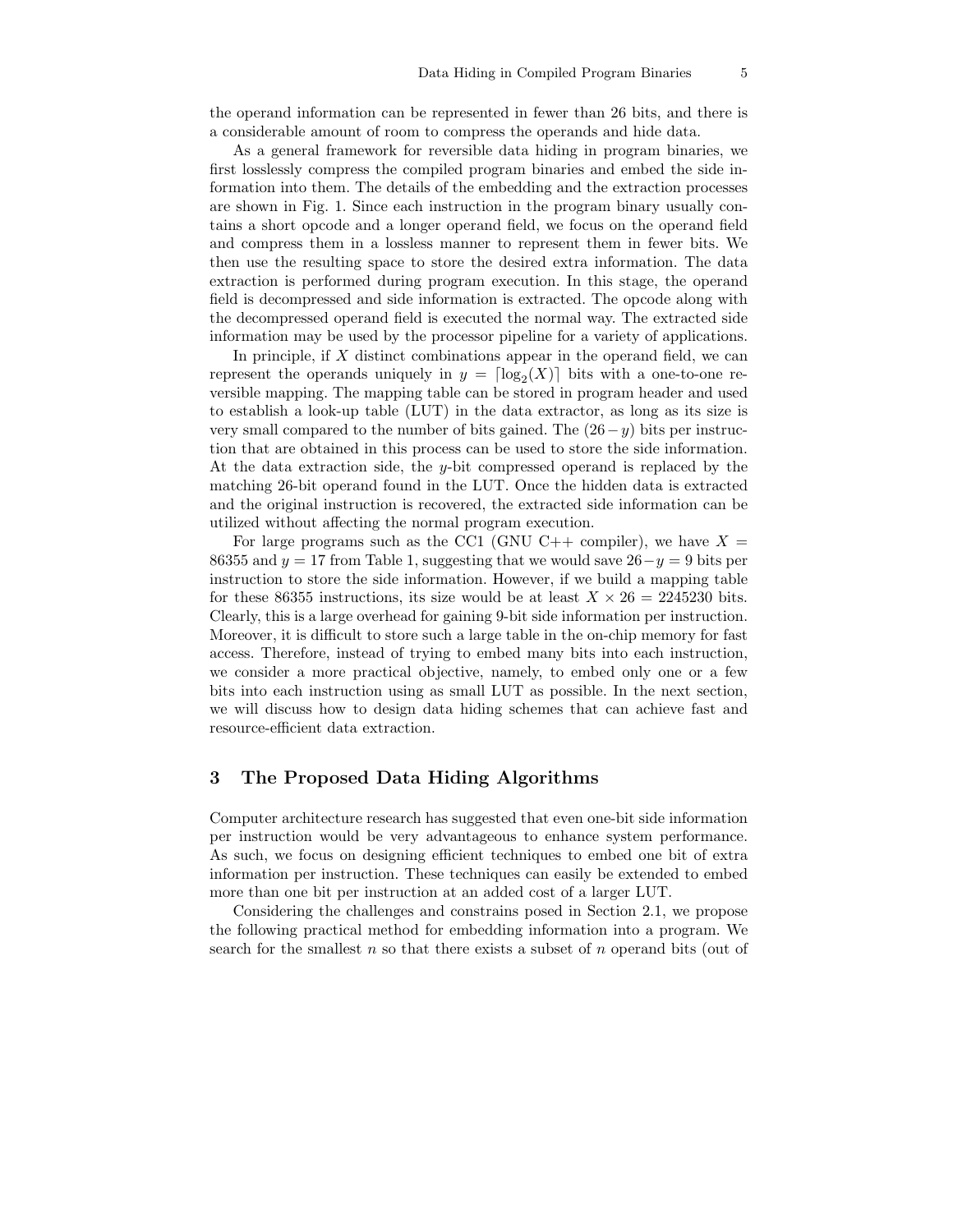| Program         | Total $#$       | $#$ of distinct     | $\boldsymbol{n}$ | Memory  | Relative                         |
|-----------------|-----------------|---------------------|------------------|---------|----------------------------------|
| Name            | of instructions | combinations        |                  | for LUT | overhead $(\eta)$                |
|                 | in the program  | appearing in        |                  |         | $(S \text{ bits})$ Memory req. / |
|                 | (N)             | operand field $(X)$ |                  |         | Data Hidden                      |
| <b>SWIM</b>     | 2937            | 1800                | 9                | 2330    | 79.33 %                          |
| ART             | 5985            | 2564                | 9                | 2330    | 38.93 %                          |
| <b>WUPWISE</b>  | 8218            | 3807                | 9                | 2330    | 28.35 %                          |
| <b>EQUAKE</b>   | 9589            | 4500                | 10               | 5146    | 53.66 %                          |
| <b>LUCAS</b>    | 12449           | 6430                | 10               | 5146    | 41.34 %                          |
| <b>APPLU</b>    | 15936           | 8992                | 10               | 5146    | 32.29 %                          |
| MCF             | 18351           | 6738                | 10               | 5146    | 28.04 %                          |
| <b>FACEREC</b>  | 19044           | 9015                | 10               | 5146    | 27.02 %                          |
| GZIP            | 28727           | 10443               | 11               | 11290   | $39.30~\%$                       |
| BZIP2           | 28632           | 9838                | 11               | 11290   | 39.43 %                          |
| <b>APSI</b>     | 43244           | 18538               | 12               | 24602   | 56.89 %                          |
| AMMP            | 46346           | 15682               | 12               | 24602   | 53.08 %                          |
| <b>GALGEL</b>   | 57971           | 19990               | 12               | 24602   | 42.44 %                          |
| <b>PARSER</b>   | 62807           | 15194               | 11               | 11290   | 17.98 %                          |
| <b>CRAFTY</b>   | 72486           | 23876               | 11               | 11290   | 15.58 %                          |
| <b>TWOLF</b>    | 85981           | 23876               | 12               | 24602   | 28.61 %                          |
| <b>EON</b>      | 121012          | 23787               | 11               | 11290   | $9.33\%$                         |
| <b>MGRID</b>    | 151202          | 31492               | 13               | 53274   | 35.23 %                          |
| <b>VORTEX</b>   | 167056          | 29951               | 11               | 11290   | $6.76~\%$                        |
| VPR.            | 182039          | 36942               | 13               | 53274   | 29.27 %                          |
| <b>PERLBMK</b>  | 192898          | 35929               | 12               | 24602   | 12.75 %                          |
| <b>MESA</b>     | 209986          | 39538               | 13               | 53274   | 25.37 %                          |
| GAP             | 220308          | 39085               | 13               | 53274   | 24.18 %                          |
| FMA3D           | 235383          | 80849               | 13               | 53274   | 22.63 %                          |
| <b>SIXTRACK</b> | 360292          | 84514               | 14               | 114714  | 31.84 %                          |
| CC1             | 571820          | 86355               | 14               | 114714  | $20.06\%$                        |

**Table 1.** Statistics of SPEC programs and the data hiding results by applying the Exhaustive Search algorithm to all instructions.

the 26 bits), for which no more than 2*<sup>n</sup>−*<sup>1</sup> distinct operand combinations have appeared in the program. We can then losslessly represent this subset of  $n$  bits using  $(n-1)$  bits and thus provide one bit per instruction for data hiding. To facilitate the discussion, we say that the operands set has a *Negative Redundancy* of  $n$  in this case. A lower value of negative redundancy implies more redundancy in the program, and in turn a smaller LUT for data embedding and extraction.

As far as data extraction is concerned, if we have M combinations of nbit pattern appearing, we would require a LUT of size  $M \times n$  for the inverse mapping. Additionally, we would require up to 26 bits to specify the subset of bits involved in the mapping. Thus, the total cost in terms of memory usage is upper bounded by  $(Mn+26)$  bits. As mentioned earlier, this LUT can be stored in the program header, and will be loaded into run-time memory to initialize the data extractor at the beginning of program execution. To reduce the overhead in program storage and in run-time memory, we would prefer this LUT to be as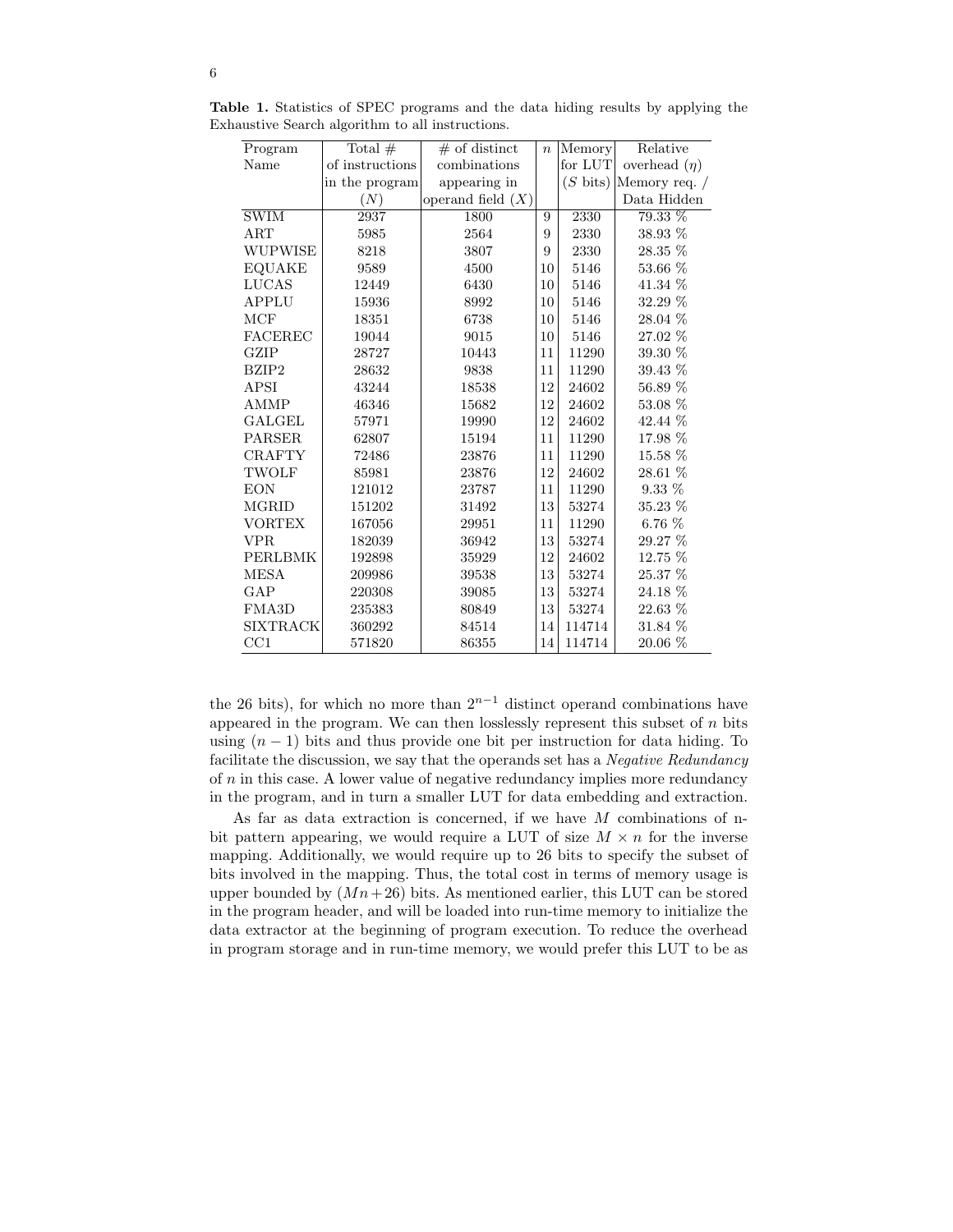small as possible. The data embedding can be performed by searching through the LUT, and the computation and memory requirement for embedding are much less stringent than for extraction. These considerations lead us to propose the following encoding and decoding algorithms.

#### **3.1 Exhaustive Search Algorithm**

As indicated before, the size of the look-up table  $(S)$  is upper bounded by  $(Mn+$ 26) bits where  $M \leq 2^{n-1}$ . To minimize the memory and computation overhead at the decoding end, we would like to find the smallest subset of bits for which we start to see at most  $2^{n-1}$  distinct combinations appear. We denote this optimal value of n by  $n_{opt}$  and the optimal subset that gives this mapping by  $\Omega_{opt}$ . One way to find n*opt* and Ω*opt* is by exhaustively searching over every possible subset. The worst case complexity of the search over the 26-bit operand is  $\binom{26}{1} + \binom{26}{2}$  $\cdots + \binom{26}{26} = 2^{26} - 1$  on the embedder side. The *Exhaustive Search* algorithm is described in Algorithm 1.

| <b>Algorithm 1</b> Exhaustive Search Algorithm                             |
|----------------------------------------------------------------------------|
| Input: Compiled Static Instruction file                                    |
| <b>Output:</b> Possible Mapping                                            |
| for $n = 1, 2, \ldots, 26$ do                                              |
| <b>Initialize:</b> $\Gamma$ - set of all possible n-bit combinations       |
| for $k = 1, 2, , {26 \choose n}$ do                                        |
| Choose as P, the $k^{th}$ n-tuple in $\Gamma$ .                            |
| Count the number of distinct combinations that appear in $P$ . Call it $X$ |
| if $X \leq 2^{n-1}$ then                                                   |
| { <i>One possibility found</i> }                                           |
| return Obtained Position $(P)$                                             |
| end if                                                                     |
| end for                                                                    |
| end for                                                                    |

The exhaustive search algorithm for finding the bit positions was tested on the standard SPEC CPU2000 benchmark program suite [9]. In this experiment, we consider all the instructions in a program and try to find a bit-position combination that can be used for embedding. The experiment results are summarized in Table 1. We list the number of instructions  $(N)$  in the program (excluding all the relocatable instructions that will be modified by the OS loader); the number of unique combinations of the bit positions, out of the possible  $2^{26}$ , in the operand fields  $(X)$ ; the negative redundancy of the operand bits  $(n)$ ; the memory required to store the inverse mapping table  $(S)$ ; and its ratio  $(\eta)$  with respect to the amount of data hidden  $(D)$ , where D is equal to the number of instructions with one hidden bit per instruction. From the results, we observe that the negative redundancy  $n$  is usually in the range of 9 to 15 and therefore the size of the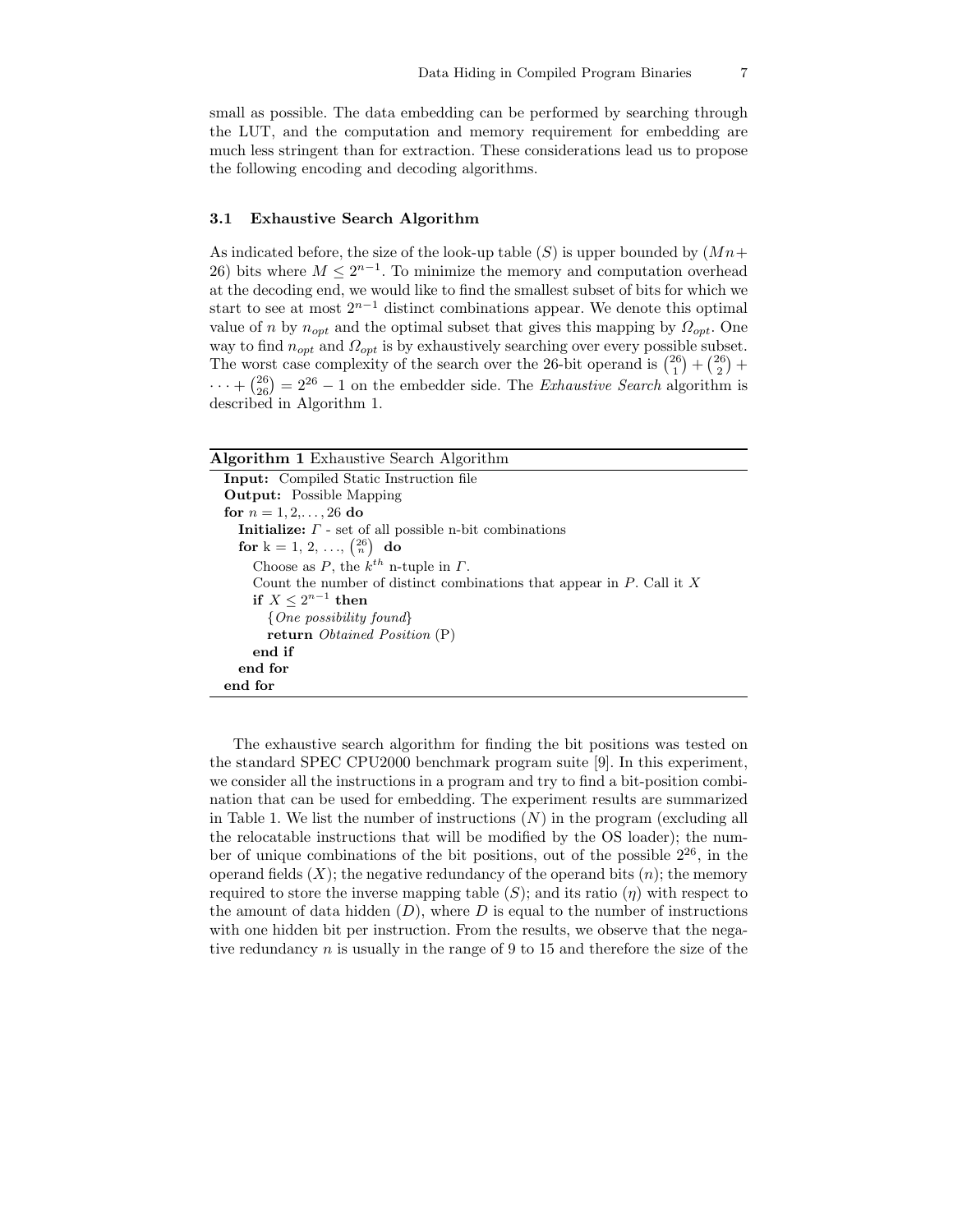LUT, S, is not small. Moreover, the ratio  $\eta$  is above 20% in most cases and this indicates a relatively high overhead in obtaining data hiding payload. Another disadvantage for the exhaustive search is the high computational complexity in finding the bit positions. However, it provides a basis for comparison with other search algorithms.

## **3.2 Consecutive Search Algorithm**

The exhaustive search algorithm has two problems - large memory requirement in data extraction and high computational complexity in data embedding. To address these problems, we introduce the consecutive search algorithm. We also observe through experiments that  $n$  can be greatly reduced if we choose to embed data in only a subset of instructions (e.g. load/store instructions) that appear frequently in static programs.

To speed up the search for the bit positions, we propose a modified approach to find the sub-optimal value of  $n$  by considering only consecutive bit positions in the search. This would speed up the encoding process exponentially. The number of iterations required to find a mapping reduces from  $\binom{26}{n}$  to  $(26 - n) + 1$  for a particular *n*. We denote this sub-optimal value of *n* by  $n_{sopt}^{(c)}$  to reflect the positions being consecutive. While we have  $n_{sopt}^{(c)} \ge n_{opt}$ , our experiments show that it is close to the optimal solution in most cases. The *Consecutive Search* algorithm is described in detail in Algorithm 2.

This method of choosing consecutive bit positions was tested with the SPEC CPU2000 benchmark suite [9]. In this experiment, we selected the Load/Store instructions for data hiding, as the memory access are often the performance bottleneck in program execution [1]. For comparison, the results for the exhaustive and consecutive search are shown in Table 2. We note that in most programs, about one third of the instructions are load/store instructions. Therefore, there is still a substantial amount of space for hiding data. From the table we can see that  $n_{opt}$  is usually around 5–9, while  $n_{opt}^{(c)}$  is greater than  $n_{opt}$  by 1 or 2 bits; and the total memory required for data extraction is usually no more than 2500 bits. Furthermore, the computation complexity is greatly reduced when consecutive search is employed. We also observe that by restricting our data hiding scheme to only load/store instructions, the ratio  $\eta = S/D$  is only around 5%, which indicates that we can hide more data for a fixed amount of memory usage.

#### **3.3 Iterative Search Algorithm**

In this part, we introduce the Iterative Search algorithm to mitigate the disadvantages of both the exhaustive search and the consecutive search algorithms discussed before. The Iterative Search algorithm is based on the observation shown in Table 3, that the exhaustive and consecutive search algorithms often produce bit position subsets that have a large overlap. So we first run the Consecutive Search algorithm to find an initial guess for the solution with a negative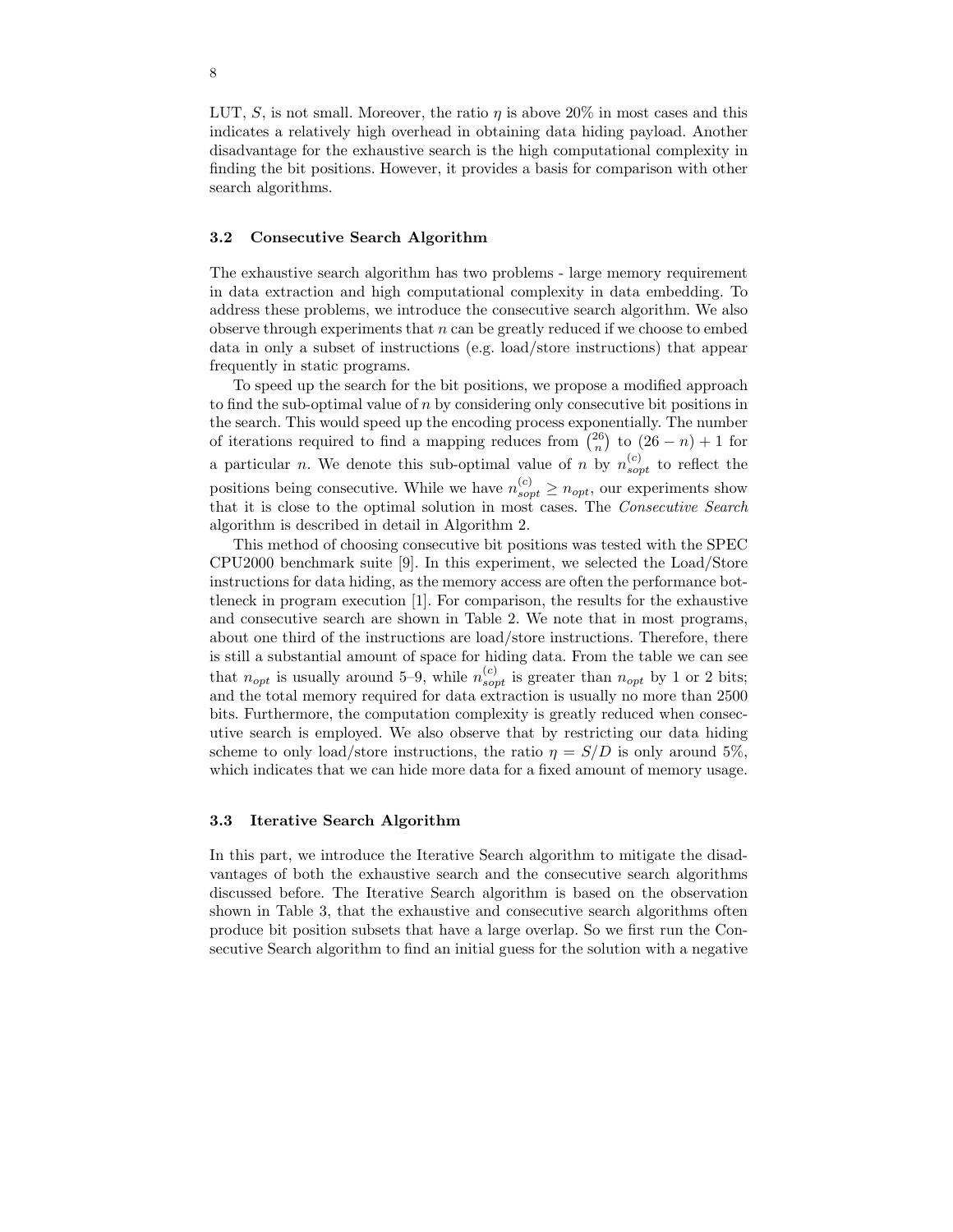| <b>Algorithm 2</b> Consecutive Search Algorithm                                          |
|------------------------------------------------------------------------------------------|
| <b>Input:</b> Compiled Static Instruction file                                           |
| <b>Output:</b> Possible Mapping                                                          |
| for $n = 1, 2, , 26$ do                                                                  |
| Initialize:                                                                              |
| $\Gamma$ - set of all possible n-bit combinations, where $ \Gamma  = 27 - n$             |
| $\Gamma = \{(1, 2, \ldots, n), (2, 3, \ldots, n+1), \ldots, (26 - n + 1, \ldots, 26)\}\$ |
| for $k = 1, 2, , 26 - n + 1$ do                                                          |
| Choose as P, the $k^{th}$ n-tuple in $\Gamma$                                            |
| Count the number of distinct combinations that appear in $P$ . Call it $X$               |
| if $X \leq 2^{n-1}$ then                                                                 |
| { $One possibility found$ }                                                              |
| <b>return</b> <i>Obtained Position</i> (P)                                               |
| end if                                                                                   |
| end for                                                                                  |
| end for                                                                                  |

redundancy of  $n_{sopt}^{(c)}$ , and then proceed with an iterative algorithm to find the optimal solution.

Suppose the solution in the *i*-th iteration has a negative redundancy of  $r$ and the set of bit positions is  $P_i$ . In the  $(i + 1)$ -th iteration, we use  $P_i$  to find a solution of negative redundancy  $r - 1$  by a systematic search. In this search, we form a new set of bit positions by choosing  $j$   $(j = r - 1, r - 2, \ldots, 1, 0)$ positions out of the solution  $P_i$  and remaining  $(r-1-j)$  positions from the set  $\{1, 2, \ldots, 26\}$  –  $P_i$ . The basic idea behind this ordering is the resemblance of the final optimal solution (obtained using exhaustive search) and the sub-optimal solution (obtained using the consecutive search), as indicated by Table 3. We then check if this set of bit positions is a possible solution. We initially start our iteration from  $j = r - 1$  and proceed to lower values of j. If we are able to find a mapping of negative redundancy  $(r-1)$ , we update  $P_{i+1}$  to the set of new bit positions and proceed on to the next iteration. It is to be noted that if  $P_{i+1}$  is a solution, then adding any extra bit to  $P_{i+1}$  set still remains a solution. Therefore, if we are not able to find any mapping of negative redundancy  $(r-1)$ , we conclude that there is no mapping with a negative redundancy less than  $r$  and declare  $P_i$  to be the optimal solution. The details are presented in Algorithm 3.

We note that the Iterative Search algorithm in the worst case corresponds to the Exhaustive Search algorithm and in the best case would correspond to the Consecutive Search algorithm in terms of computational requirements. By this ordered search, we can expect to reach the optimal solution  $n_{opt}$  in fewer iterations than the exhaustive search.

## **4 Improved Data Hiding through Program Partitioning**

In this section, we reduce the storage overhead of the basic data hiding algorithm introduced in the previous section by program partitioning. We divide the main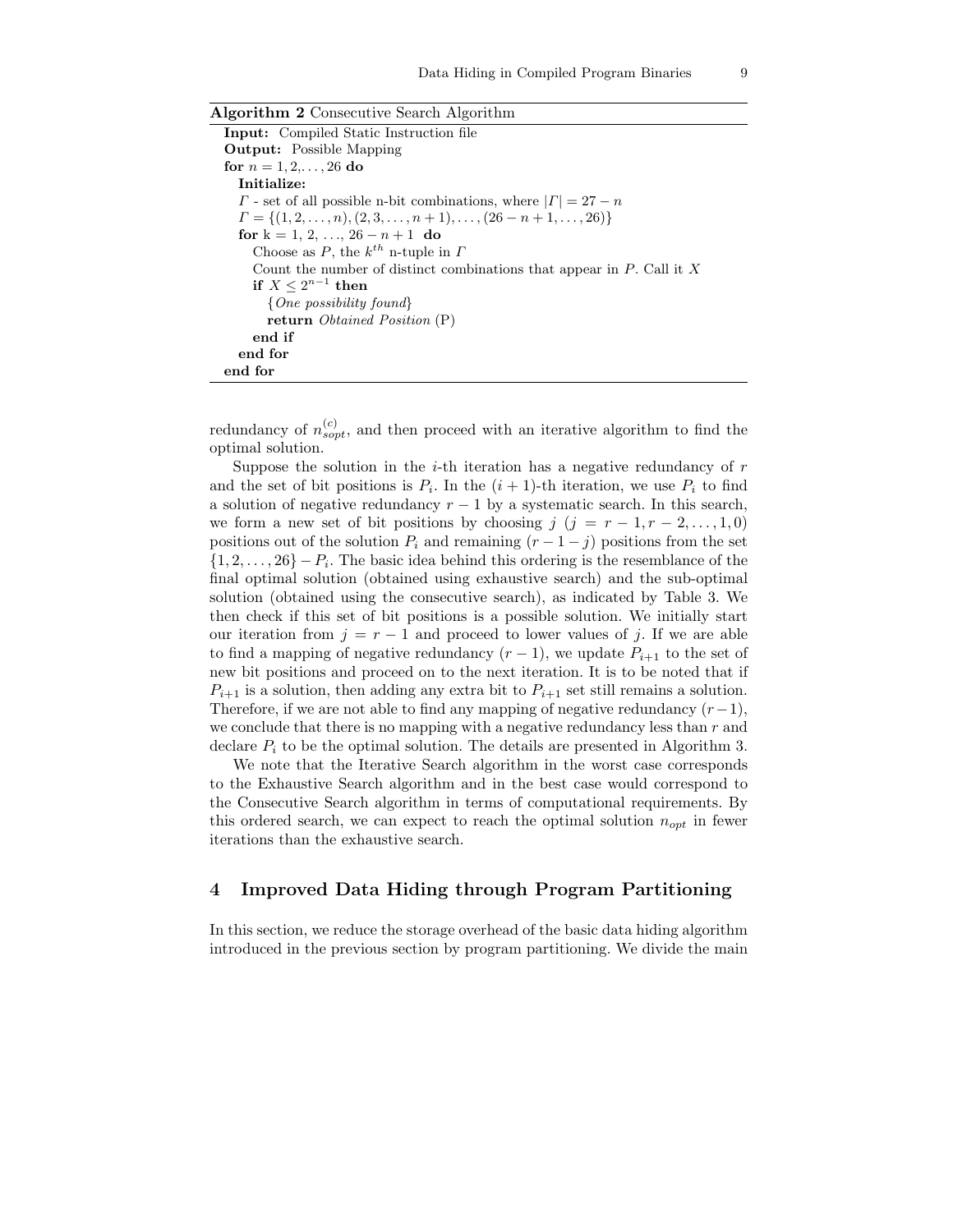|                 | Total $#$ | # of         | $#$ of unique              |                |                            |            |                          | Overhead   Overhead     |
|-----------------|-----------|--------------|----------------------------|----------------|----------------------------|------------|--------------------------|-------------------------|
| Program         | instr. in | embeddable   | combinations               |                | $n_{opt}$ $n_{soft}^{(c)}$ | <b>LUT</b> | $(sub-opt)$              | (opt)                   |
| Name            | the prog. |              | Load/Store of Ld/St instr. |                |                            | size       |                          |                         |
|                 | (N)       | instructions | appearing in               |                |                            | (bits)     | mem.read.<br>data hidden | mem.read.<br>datahidden |
|                 |           | $(N_{ls})$   | operands $(X_{ls})$        |                |                            |            | $\times 100\%$           | $\times 100\%$          |
| <b>SWIM</b>     | 2937      | 854          | 515                        | $\overline{4}$ | 5                          | 58         | 12.41 %                  | $6.79\%$                |
| ART             | 5985      | 1611         | 544                        | 5              | 6                          | 106        | 13.53 %                  | $6.57~\%$               |
| WUPWISE         | 8218      | 2682         | 1255                       | 5              | 5                          | 106        | $3.95~\%$                | $3.95~\%$               |
| <b>EQUAKE</b>   | 9589      | 3581         | 1526                       | 5              | 6                          | 106        | 6.09 $%$                 | $2.96\%$                |
| <b>LUCAS</b>    | 12449     | 3755         | $2059\,$                   | 5              | 5                          | 106        | $2.82~\%$                | $2.82\%$                |
| <b>APPLU</b>    | 15936     | 5846         | 3563                       | 7              | 7                          | 474        | $8.11~\%$                | $8.11\%$                |
| <b>MCF</b>      | 18351     | 5272         | 1976                       | 5              | $\overline{7}$             | 106        | 8.99 %                   | $2.01~\%$               |
| <b>FACEREC</b>  | 19044     | 6215         | 3506                       | 4              | 5                          | 58         | 1.71 %                   | $0.93~\%$               |
| <b>GZIP</b>     | 28727     | 7546         | 2627                       | 5              | 8                          | 106        | 13.91 %                  | $1.40\%$                |
| BZIP2           | 28632     | 7604         | 2163                       | 6              | 8                          | 218        | 13.80 %                  | $2.87~\%$               |
| <b>APSI</b>     | 43244     | 16380        | 6429                       | 7              | 7                          | 474        | $2.89\%$                 | $2.89\%$                |
| <b>AMMP</b>     | 46346     | 15338        | 4830                       | 6              | 8                          | 474        | 6.84 %                   | $3.09\%$                |
| <b>GALGEL</b>   | 57971     | 20062        | 7405                       | 8              | 8                          | 1050       | 5.23 %                   | 5.23 %                  |
| <b>PARSER</b>   | 62807     | 17182        | 3482                       | 5              | 8                          | 106        | 6.11 $%$                 | $0.61\%$                |
| <b>CRAFTY</b>   | 72486     | 18213        | 5710                       | 5              | 8                          | 106        | $5.76\%$                 | $0.58~\%$               |
| <b>TWOLF</b>    | 85981     | 26965        | 6204                       | 6              | 8                          | 218        | $3.89~\%$                | $0.81\%$                |
| <b>EON</b>      | 121012    | 43185        | 7646                       | 7              | 8                          | 474        | $2.43\%$                 | $1.09\%$                |
| <b>MGRID</b>    | 151202    | 39662        | 7299                       | 9              | 10                         | 2330       | 12.98 %                  | 5.87 %                  |
| <b>VORTEX</b>   | 167065    | 43696        | 5346                       | 5              | 8                          | 106        | $2.40~\%$                | $0.24\%$                |
| <b>VPR</b>      | 182039    | 42880        | 7238                       | 9              | 10                         | 2330       | 12.00 %                  | $5.43\%$                |
| <b>PERLBMK</b>  | 192898    | 57535        | 5733                       | 7              | 8                          | 474        | 1.82 %                   | $0.82\%$                |
| <b>MESA</b>     | 209986    | 67305        | 14037                      | 9              | 9                          | 2330       | $3.46\%$                 | $3.46\%$                |
| GAP             | 220308    | 58038        | 6855                       | 7              | 9                          | 474        | $4.01~\%$                | $0.81~\%$               |
| FMA3D           | 235383    | 98215        | 41437                      | 8              | 8                          | 1050       | $1.07~\%$                | 1.07 %                  |
| <b>SIXTRACK</b> | 360292    | 101848       | 26804                      | 11             | 11                         | 11290      | 11.08 %                  | $11.08~\%$              |
| CC1             | 571820    | 138792       | 13373                      | 9              | 10                         | 2330       | 3.70 %                   | 1.67 %                  |

**Table 2.** Data hiding results of the Consecutive and Exhaustive Search algorithms on Load/Store instructions. One bit is embedded in each load/store instruction.

program into several parts and find a mapping table for each part. Each table would have smaller size than without the partitioning. These tables can be stored together in the program header and loaded to the on-chip memory sequentially during program execution. The storage overhead in the static program is the total size of all LUTs, but the run-time memory overhead is determined only by the size of the largest LUT.

We use the program *SIXTRACK* to illustrate this principle. From Table 2, we see that the size of the LUT for *SIXTRACK* is more than 11K bits without program partitioning. When we split the program into several segments and embed data into each segment, we can reduce the mapping table size by a factor of two to four. These results are shown in Table 4. Similar experiments were conducted on some other SPEC program files to find out the minimum number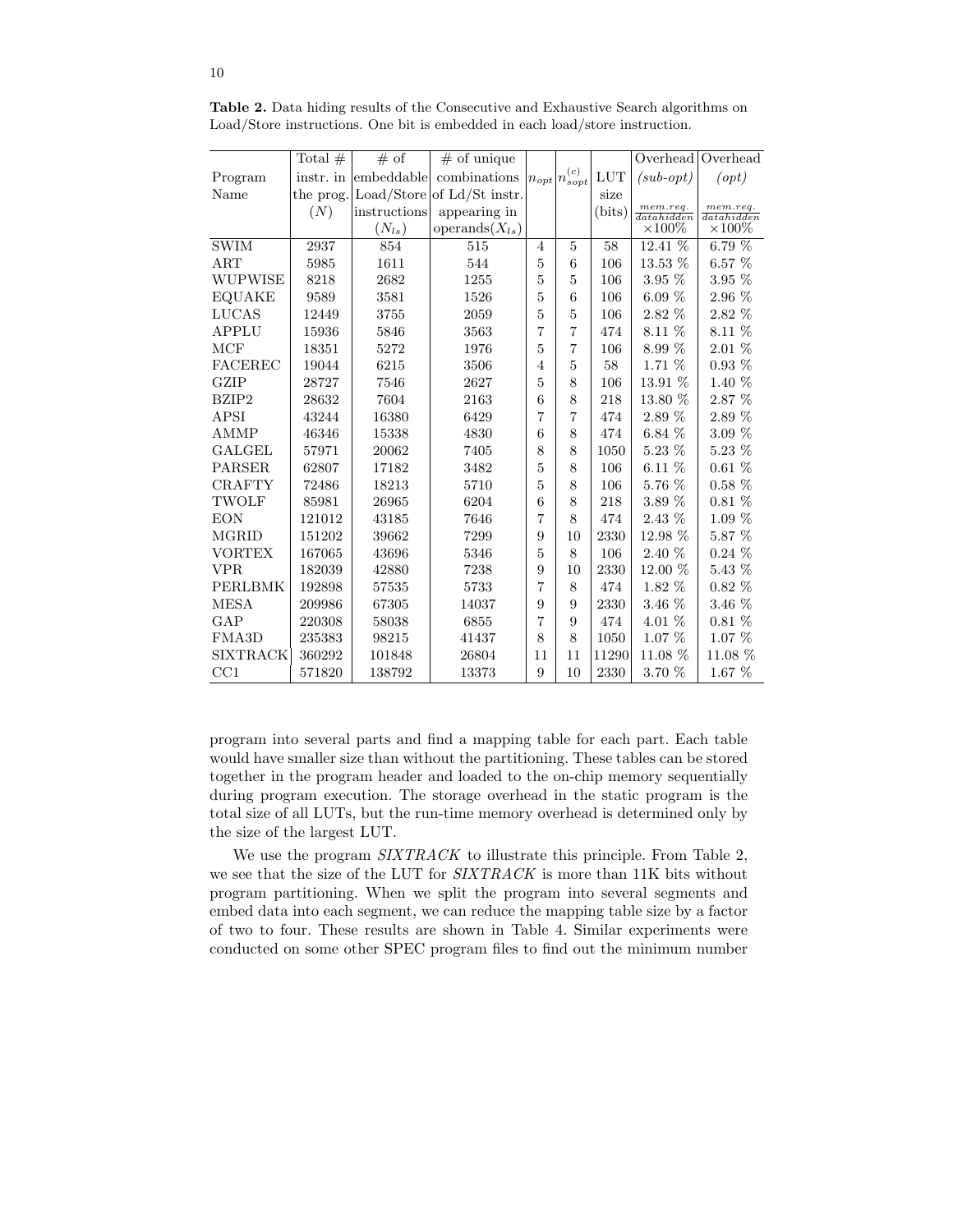|               |   | Exhaustive Search                                                                   | Consecutive Search |                        |  |
|---------------|---|-------------------------------------------------------------------------------------|--------------------|------------------------|--|
|               |   |                                                                                     |                    |                        |  |
|               |   | Program Name $n_{opt}$ operand bits selected $n_{soft}^{(c)}$ operand bits selected |                    |                        |  |
| MCF           | 5 | (1,2,11,12,13)                                                                      |                    | (10,11,12,13,14,15,16) |  |
| <b>PARSER</b> | 5 | (2,3,11,12,13)                                                                      | 8                  | (6,7,8,9,10,11,12,13)  |  |
| <b>TWOLF</b>  | 6 | (1,2,3,11,12,13)                                                                    | 8                  | (6,7,8,9,10,11,12,13)  |  |
| <b>EON</b>    |   | (2,3,7,8,11,12,13)                                                                  |                    | (7,8,9,10,11,12,13,14) |  |
| <b>VORTEX</b> | 5 | (1,2,11,12,13)                                                                      | 8                  | (7,8,9,10,11,12,13,14) |  |

**Table 3.** Operand positions obtained for data hiding using the Exhaustive Search and the Consecutive Search algorithms

## **Algorithm 3** Iterative Search Algorithm

```
Input: Compiled Static Instruction file (F)
Output: Possible Mapping
Initialize: P_1 = \text{Consecutive\_Search}(F)n_{sopt}^{(c)} = |P_1|<br>for i = 1, 2for i = 1, 2, ..., 26 do
  {Use P_i to find P_{i+1} of a lower negative redundancy}
  \Gamma_i = \text{Generate\_Ordered\_Positions}(P_i)for k = 1, 2, ..., |F_i| do
    Choose as p_k, the k^{th} (n-1)-tuple in \Gamma_iCount the number of distinct combinations that appear in p_k. Call it X
    if X \leq 2^{n-2} then
       {One possibility found}
       P_{i+1} \leftarrow p_kbreak for loop and goto flag:
    end if
  end for
  if X > 2^{n-2} for all positions in \Gamma_i then
    {Pi is the best solution}
    return Pi
  end if
  flag:
end for
Generate Ordered Positions
Input: Initial Guess (p)
Output: Ordered set (Γ) to run search
Initialize: n = |p| - 1for j = n, n - 1, ..., 0 do
  Obtain a subset p_1 by choosing j components from the vector pObtain a subset p_2 by choosing n-j components from the vector \{1, 2, ..., 26\} – p
  Concatenate p_1 and p_2 to form a search vector gAdd the search vector g to the set \Gammaend for
return Γ
```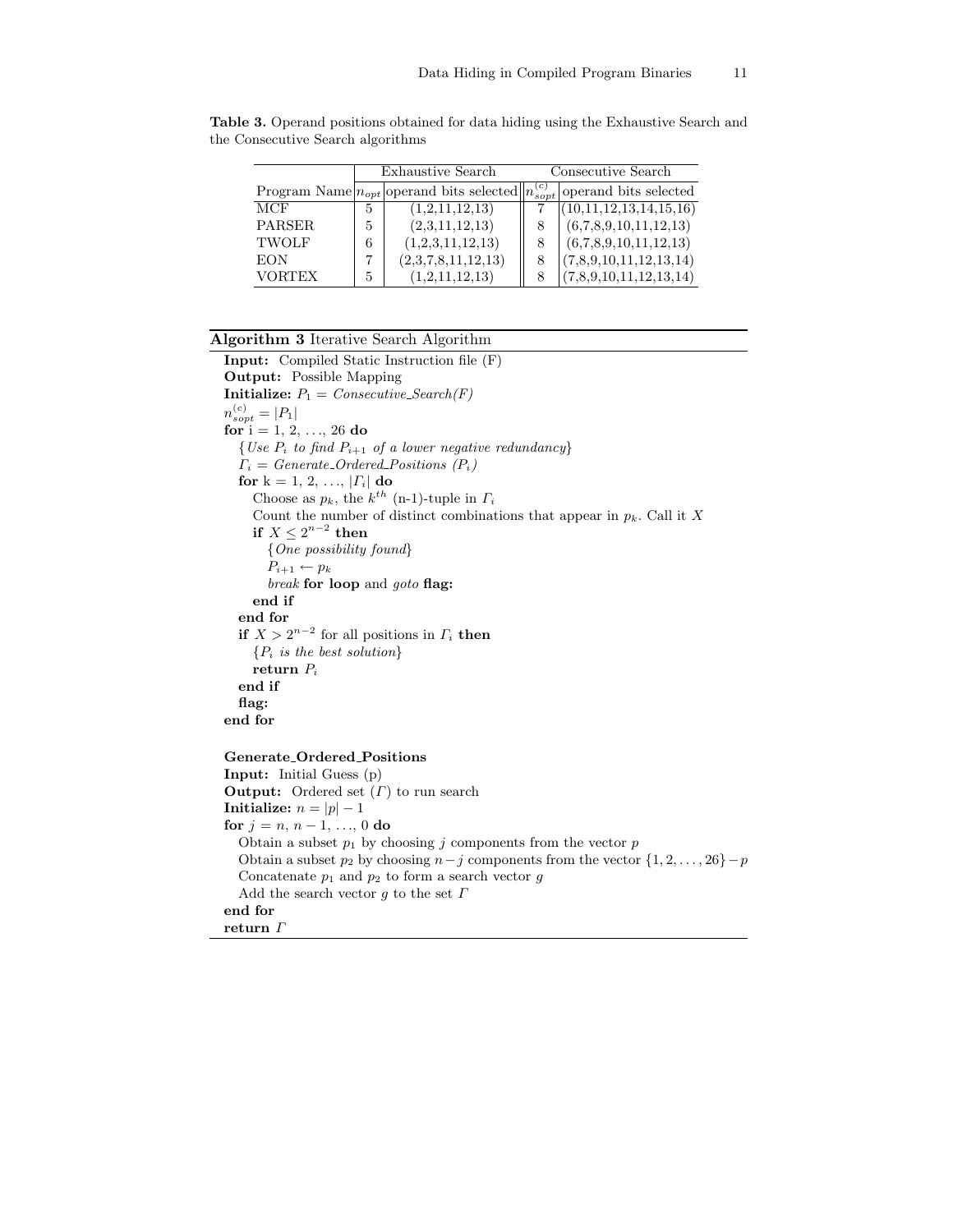|                                    | Negative   |        | Total $# \text{ bits}$ Memory overhead |
|------------------------------------|------------|--------|----------------------------------------|
|                                    | Redundancy | hidden | (LUT size in bits)                     |
| (a) FULL PROCESSING                | 11         | 101848 | 11290                                  |
| (b) BLOCK PROCESSING - 3 BLOCKS    |            |        |                                        |
| First Set (100K instructions)      | 6          | 27005  | 218                                    |
| Second Set (100K instructions)     | 9          | 27155  | 2330                                   |
| Third set (160K instructions)      | 9          | 47688  | 2330                                   |
| Total                              |            | 101848 | 4878                                   |
| BLOCK PROCESSING - 4 BLOCKS<br>(c) |            |        |                                        |
| First Set (100K instructions)      | 6          | 27005  | 218                                    |
| Second Set (90K instructions)      | 8          | 24722  | 1050                                   |
| Third set (90K instructions)       | 7          | 26677  | 474                                    |
| Fourth set (80K instructions)      | 8          | 23444  | 1050                                   |
| Total                              |            | 101848 | 2792                                   |

**Table 4.** Data hiding results using program partitions for the *SIXTRACK* program

**Table 5.** Results on program partition for selected SPEC programs: showing here are the number of partitions required to limit the size of each LUT to be less than a given value S.

| Program Name $ S = 1$ Kbits $ S = 12$ Kbits $ S = 24$ Kbits |    |    |                |
|-------------------------------------------------------------|----|----|----------------|
| <b>SWIM</b>                                                 | 2  |    |                |
| APPLU                                                       | 5  |    |                |
| APSI                                                        | 11 |    |                |
| GALGEL                                                      | 14 |    | 3              |
| <b>TWOLF</b>                                                | 20 | 5  | $\overline{2}$ |
| <b>VORTEX</b>                                               | 37 |    |                |
| PERLBMK                                                     | 42 | 10 | $\overline{2}$ |
| MESA                                                        | 45 | 12 | $\overline{2}$ |
| GAP                                                         | 47 | 14 | 2              |

of partitions required to limit the size of each LUT to be less than a given value S. Table 5 presents the results for three different values of S. We can see that program partitioning can help reduce the size of each LUT to a manageable extent. This is achieved at the cost of reloading the corresponding LUT prior to the execution of each partition. Such cost can be reduced by carefully designing the partitions based on program flow models.

## **5 Related Work**

In this paper, we investigate the possibility of data hiding in complied program binaries for enhancing system performance in RISC ISAs. The related prior art mostly falls in four main categories:

Steganography for program binaries has been studied in [18], where side information is inserted into a selected set of binary instructions by choosing one out of two (or more) different forms of the instruction that are functionally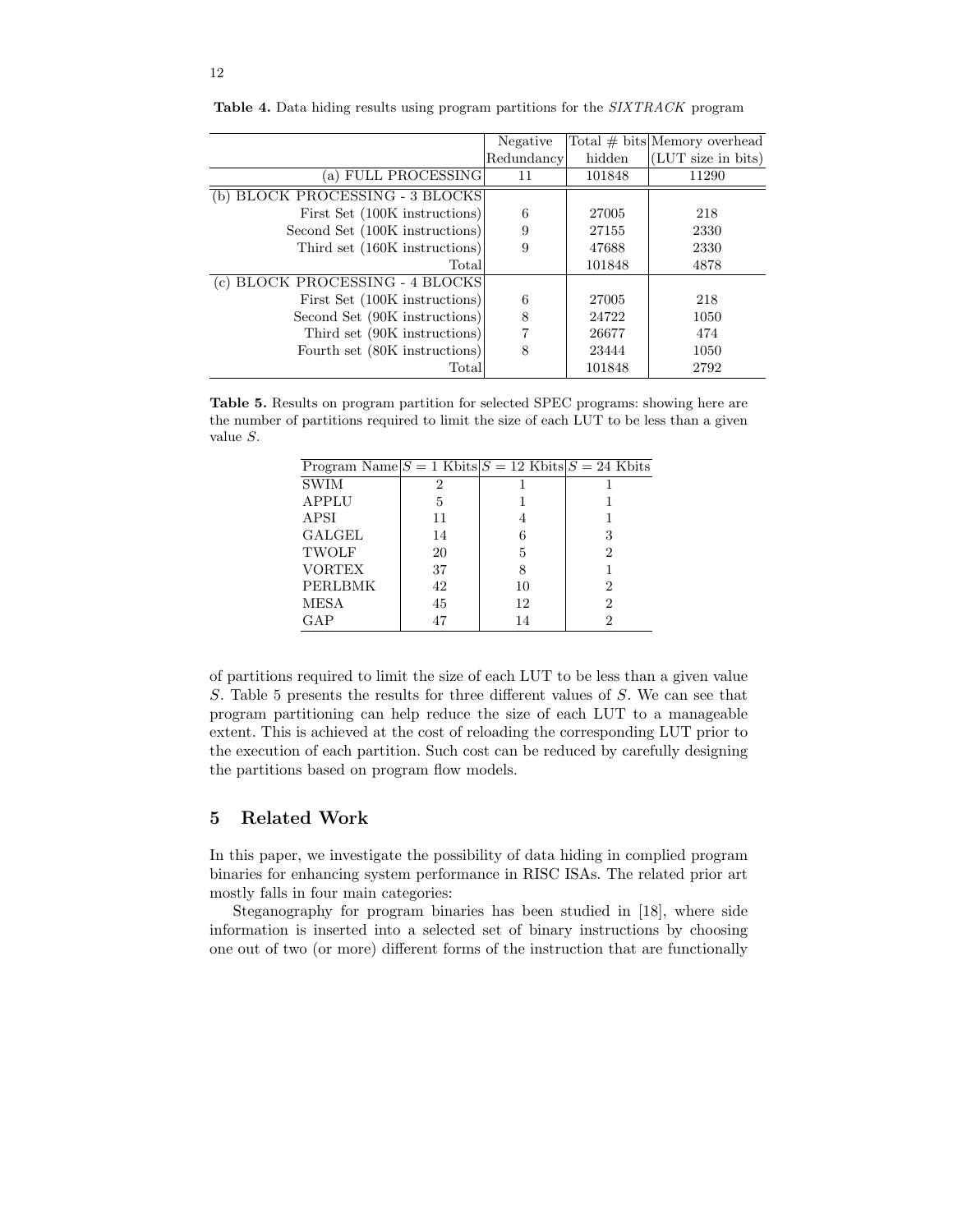identical. Such an embedding scheme requires an equal amount of computation both at the embedding side and at the decoding side. To achieve reversibility, the effective embedding payload will be substantially reduced.

In the computer architecture field, there are works on instruction abbreviation techniques for embedded DSPs. In [10], the authors present a technique for entropy bounded encoding of the ISA, where the primary concern is on variable size instructions which frequently occur in DSP architecture. In [11] and [12], the authors present an instruction set synthesis technique for configurable ASIPs and variable instruction set architectures. As these techniques require changes to the ISA, they cannot be applied in fixed-width RISC instruction sets.

Software watermarking techniques have been proposed for intellectual property protection. Early software watermarking schemes re-organize basic blocks in complied codes to embed a hidden mark [13]. Later, it was proposed to incorporate graph theoretical approaches in software watermarking [14]. In this case, the mark is embedded by inserting extra instructions and re-structuring existing instructions in a given program; and the watermark is formed by the control flow of the program. Dynamic path-based software watermarking was proposed in [15]. It uses the run-time trace of a program and a particular program input (the secret key) to carry hidden information. An analogous approach was proposed to watermark HDL code for ASIC and FPGA design [16]. All these schemes aim at preventing software piracy, where hostile adversaries have strong incentives to remove the embedded watermark. In our application of enhancing computer system performance, such adversarial environment does not exist and our focus is to provide side information to the processor at the lowest cost. In most software watermarking schemes, usually after watermark embedding, the number of instructions will be increased and the execution of the program will be slowed down. In contrast, our scheme aims at speeding up the program execution while maintaining the number of instructions.

In the field of multimedia signal processing, various techniques for reversible data hiding and lossless compression have been proposed for multimedia data [5, 6]. Some algorithms use additive spread spectrum techniques [17] and some others hide data by modifying selected features (such as the LSB) of the host signal [5]. These techniques cannot be directly extended for hiding data in program binaries because of the inherent differences in the host data. As discussed in Section 2.1, compression techniques such as the Lempel-Ziv and the arithmetic coding require the knowledge of the execution order of the instructions and are not suitable for our purpose. To our best knowledge, the current paper presents the first work that applies information hiding techniques to program binaries of fixed-width instruction set processors, whereby extra information is transparently embedded and can be extracted with very low cost by the processor to enhance computer system performance.

## **6 Conclusions**

In this work, we have investigated data hiding in computer programs for transparently embedding additional information that may be used by the processor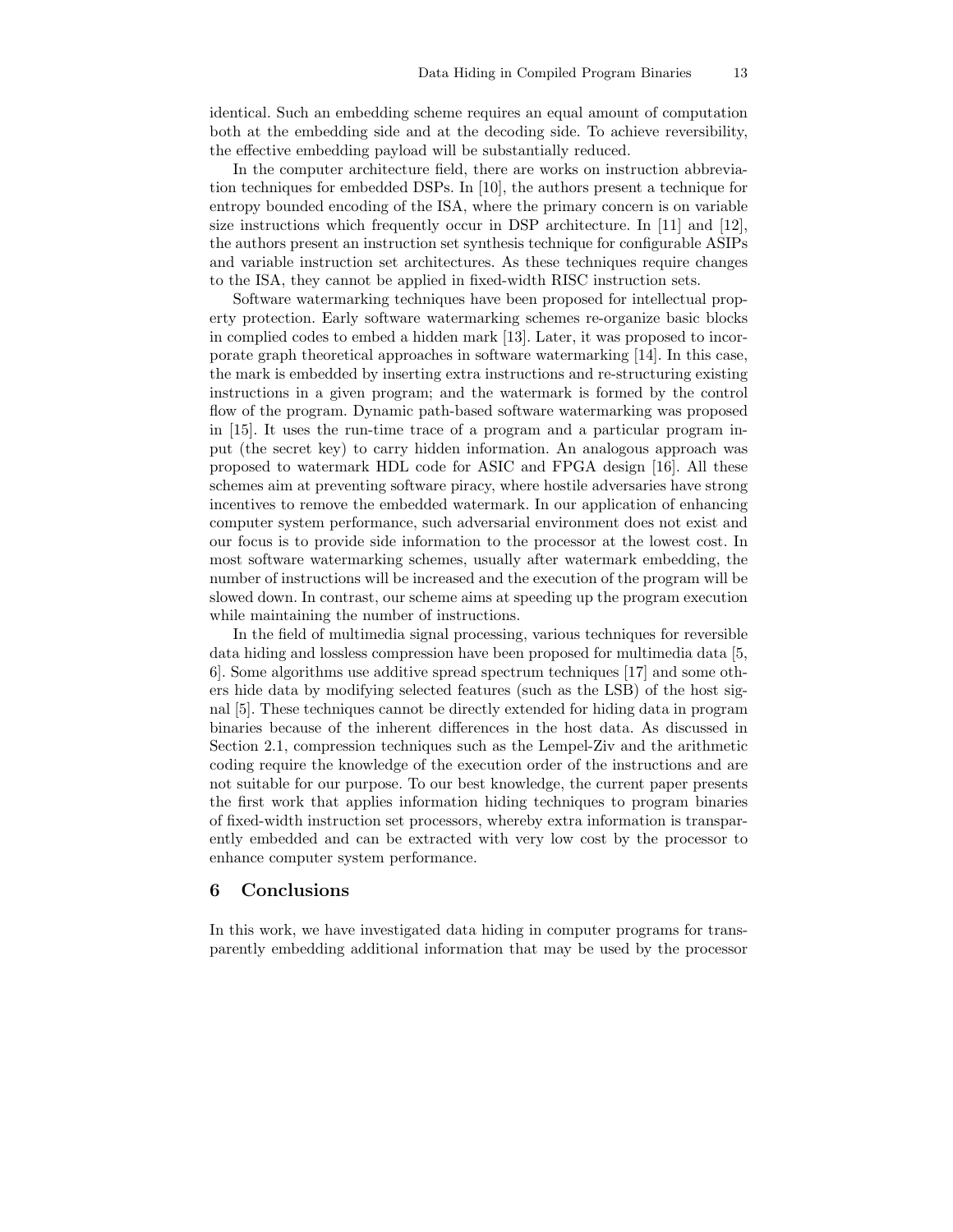for a variety of applications. We have shown that it is feasible to achieve efficient data hiding and fast data extraction using minimal additional logic and memory resources. We present a framework to achieve ISA-independent data hiding that is transparent to program execution. Under this framework, we introduce three algorithms to find bit positions in the operands of instructions that can be losslessly compressed to embed data. In addition, we propose improvement techniques through program partition to reduce the cost in data embedding and extraction. The effectiveness of our approaches are demonstrated through experimental results on the SPEC benchmark programs. Our experiments show that in most cases the proposed schemes can achieve linear time complexity in data embedding and require less than 3K bits of run-time memory overhead.

## **References**

- 1. D. A. Patterson and J. L. Hennessy, *Computer Architecture A Quantitative Approach*. Morgan Kaufmann Publishers, Inc., 1996.
- 2. G. Radin, "The 801 minicomputer," in *Symposium on Architectural Support for Programming Languages and Operating Systems (1st ASPLOS'82), Computer Architecture News*, (Palo Alto, CA), pp. 39–47, 1982.
- 3. F. Gabbay and A. Mendelson, "Can program profiling support value prediction?," in *Proceedings of the 30th Annual International Symposium on Microarchitecture*, pp. 270–280, IEEE Computer Society TC-MICRO and ACM SIGMICRO, 1997.
- 4. K. Gharachorloo, D. Lenoski, L. Laudon, P. Gibbons, A. Gupta, and H. Hennessy, "Memory consistency and event ordering in scalable shared-memory multiprocessors," *Proceedings of the 17th Annual International Symposium on Computer Architecture, published in ACM SIGARCH*, vol. 18, pp. 15–26, May 1990.
- 5. J. Fridrich, M. Goljan, and R. Du, "Lossless data embedding new paradigm in digital watermarking," *EURASIP Journal on Applied Signal Processing*, vol. 2002, no. 2, pp. 195–196, 2002.
- 6. M. U. Celik, G. Sharma, A. M. Tekalp, and E. Saber, "Reversible data hiding," in *Proc. of IEEE Intl. Conference on Image Processing*, vol. 2, pp. 157–160, 2002.
- 7. T. M. Cover and J. A. Thomas, *Elements of Information Theory*. John Wiley & Sons, 1991.
- 8. IBM Corporation, *Book I: PowerPC User Instruction Set Architecture, Version 2.01*, 2003.
- 9. Standard Performance Evaluation Corporation (SPEC). http://www.spec.org.
- 10. G. G. Pechanek, S. Lorin, and T. Conte, "Any-size Instruction Abbreviation Technique for Embedded DSPs," *15th IEEE Intl. ASIC/SOC Conf.*, pp. 8–12, 2002.
- 11. J. Lee, K. Choi, and N. Dutt, "Efficient Instruction Encoding for Automatic Instruction Set Design of Configurable ASIPs," *Proceedings of the IEEE/ACM international conference on Computer-aided design*, pp. 649–654, 2002.
- 12. J. Liu, T. Kong, and F. C. Chow, "Effective compilation support for variable instruction set architecture," in *IEEE International Conference on Parallel Architectures and Compilation Techniques*, pp. 56–67, 2002.
- 13. R. L. Davidson and N. Myhrvold, "Method and system for generating and auditing a signature for a computer program," *US Patent 5,559,884*, 1996.
- 14. R. Venkatesan, V. Vazirani, and S. Sinha, "A graph theoretic approach to software watermarking," in *Proc. of 4th Intl. Workshop on Info. Hiding*, pp. 157–168, 2001.